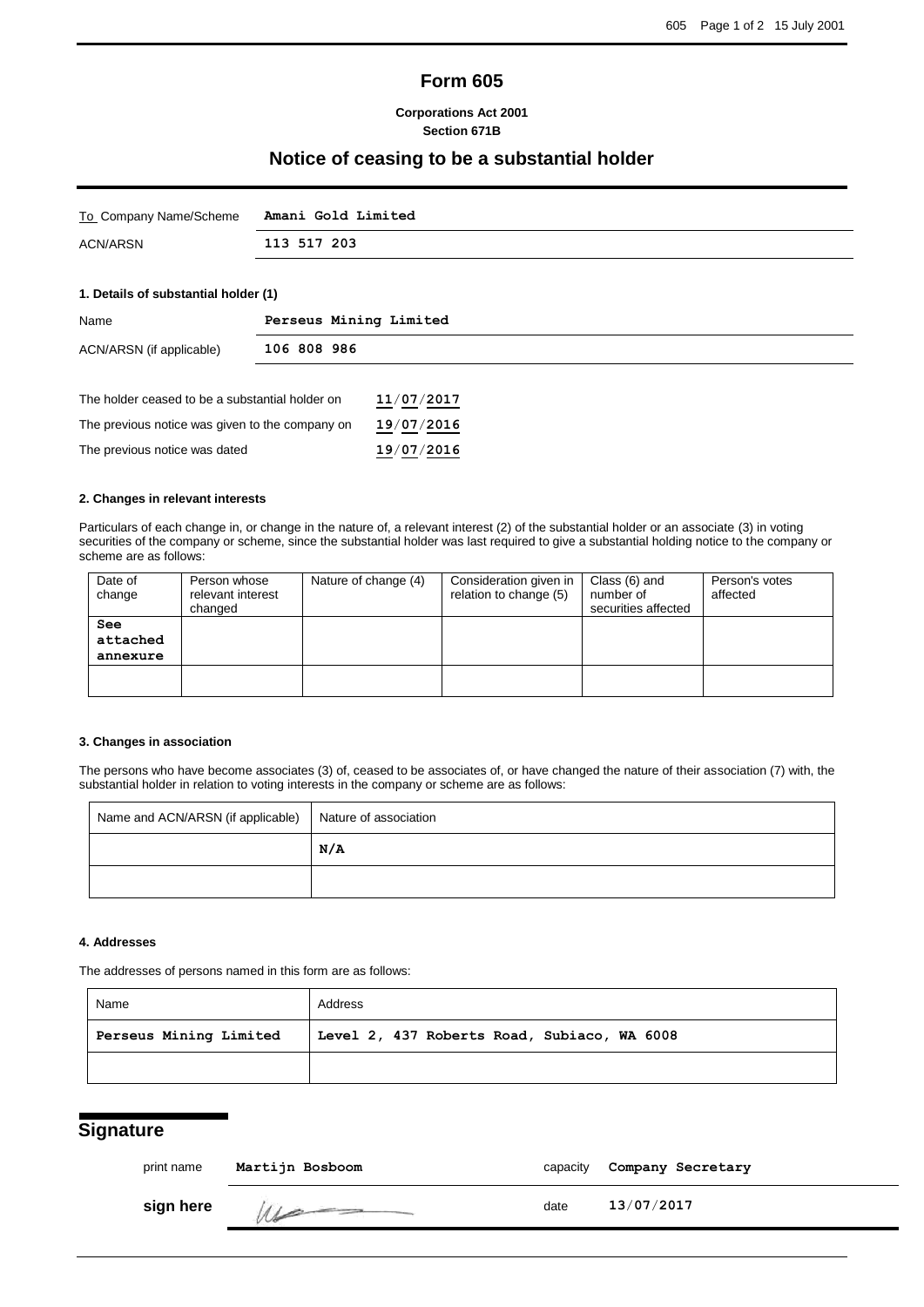#### **DIRECTIONS**

- (1) If there are a number of substantial holders with similar or related relevant interests (eg. a corporation and its related corporations, or the manager and trustee of an equity trust), the names could be included in an annexure to the form. If the relevant interests of a group of persons are essentially similar, they may be referred to throughout the form as a specifically named group if the membership of each group, with the names and addresses of members is clearly set out in paragraph 4 of the form.
- (2) See the definition of "relevant interest" in sections 608 and 671B(7) of the Corporations Act 2001.
- (3) See the definition of "associate" in section 9 of the Corporations Act 2001.
- (4) Include details of:
	- (a) any relevant agreement or other circumstances because of which the change in relevant interest occurred. If subsection 671B(4) applies, a copy of any document setting out the terms of any relevant agreement, and a statement by the person giving full and accurate details of any contract, scheme or arrangement, must accompany this form, together with a written statement certifying this contract, scheme or arrangement; and
	- (b) any qualification of the power of a person to exercise, control the exercise of, or influence the exercise of, the voting powers or disposal of the securities to which the relevant interest relates (indicating clearly the particular securities to which the qualification applies).

See the definition of "relevant agreement" in section 9 of the Corporations Act 2001.

- (5) Details of the consideration must include any and all benefits, money and other, that any person from whom a relevant interest was acquired has, or may, become entitled to receive in relation to that acquisition. Details must be included even if the benefit is conditional on the happening or not of a contingency. Details must be included of any benefit paid on behalf of the substantial holder or its associate in relation to the acquisitions, even if they are not paid directly to the person from whom the relevant interest was acquired.
- (6) The voting shares of a company constitute one class unless divided into separate classes.
- (7) Give details, if appropriate, of the present association and any change in that association since the last substantial holding notice.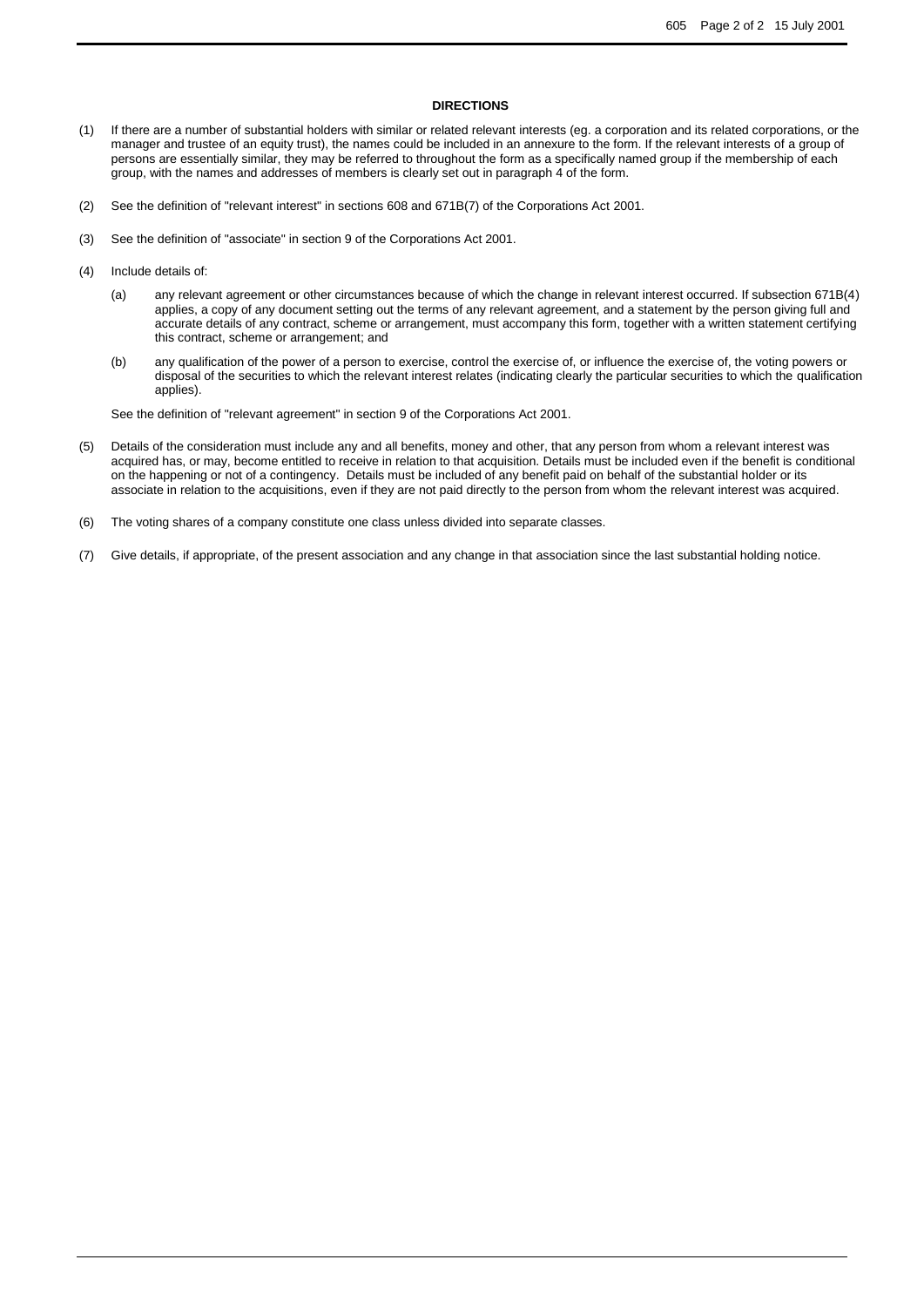# **Ceasing to be a substantial holder in Amani Gold Limited**

## Annexure

# Changes in relevant interests

| Date of change | Person whose relevant<br>interest changed | Nature of change           | Consideration<br>given in relation<br>to change | Class and number of<br>securities affected | Person's votes affected |
|----------------|-------------------------------------------|----------------------------|-------------------------------------------------|--------------------------------------------|-------------------------|
| 11-Jul-17      | <b>Perseus Mining Limited</b>             | Increase in issued capital | <b>NA</b>                                       | <b>NA</b>                                  | <b>NA</b>               |
| 4-Jul-17       | <b>Perseus Mining Limited</b>             | Share sale on market       | 3,121.10                                        | 69,801                                     | 69,801                  |
| 3-Jul-17       | <b>Perseus Mining Limited</b>             | Share sale on market       | 363.11                                          | 8,180                                      | 8,180                   |
| 30-Jun-17      | Perseus Mining Limited                    | Share sale on market       | 5,018.22                                        | 111,516                                    | 111,516                 |
| 30-Jun-17      | <b>Perseus Mining Limited</b>             | Share sale on market       | 8,580.05                                        | 200,000                                    | 200,000                 |
| 29-Jun-17      | <b>Perseus Mining Limited</b>             | Share sale on market       | 1,343.73                                        | 30,304                                     | 30,304                  |
| 29-Jun-17      | <b>Perseus Mining Limited</b>             | Share sale on market       | 11,480.05                                       | 250,000                                    | 250,000                 |
| 28-Jun-17      | <b>Perseus Mining Limited</b>             | Share sale on market       | 12,580.05                                       | 300,000                                    | 300,000                 |
| 28-Jun-17      | <b>Perseus Mining Limited</b>             | Share sale on market       | 12,280.05                                       | 300,000                                    | 300,000                 |
| 28-Jun-17      | <b>Perseus Mining Limited</b>             | Share sale on market       | 10,230.05                                       | 250,000                                    | 250,000                 |
| 28-Jun-17      | <b>Perseus Mining Limited</b>             | Share sale on market       | 6,095.02                                        | 148,659                                    | 148,659                 |
| 27-Jun-17      | Perseus Mining Limited                    | Share sale on market       | 31.01                                           | 1,341                                      | 1,341                   |
| 27-Jun-17      | <b>Perseus Mining Limited</b>             | Share sale on market       | 29,567.44                                       | 800,000                                    | 800,000                 |
| 26-Jun-17      | <b>Perseus Mining Limited</b>             | Share sale on market       | 11,080.05                                       | 300,000                                    | 300,000                 |
| 19-Jun-17      | <b>Perseus Mining Limited</b>             | Share sale on market       | 18,479.65                                       | 500,000                                    | 500,000                 |
| 14-Jun-17      | <b>Perseus Mining Limited</b>             | Share sale on market       | 5,105.05                                        | 125,000                                    | 125,000                 |
| 13-Jun-17      | <b>Perseus Mining Limited</b>             | Share sale on market       | 6,805.05                                        | 175,000                                    | 175,000                 |
| 13-Jun-17      | <b>Perseus Mining Limited</b>             | Share sale on market       | 3,880.05                                        | 100,000                                    | 100,000                 |
| 13-Jun-17      | <b>Perseus Mining Limited</b>             | Share sale on market       | 7,580.05                                        | 200,000                                    | 200,000                 |
| 8-Jun-17       | <b>Perseus Mining Limited</b>             | Share sale on market       | 29,567.44                                       | 800,000                                    | 800,000                 |
| 7-Jun-17       | <b>Perseus Mining Limited</b>             | Share sale on market       | 7,580.05                                        | 200,000                                    | 200,000                 |
| 5-Jun-17       | <b>Perseus Mining Limited</b>             | Share sale on market       | 48,047.09                                       | 1,300,000                                  | 1,300,000               |
| $2$ -Jun-17    | <b>Perseus Mining Limited</b>             | Share sale on market       | 13,280.05                                       | 350,000                                    | 350,000                 |